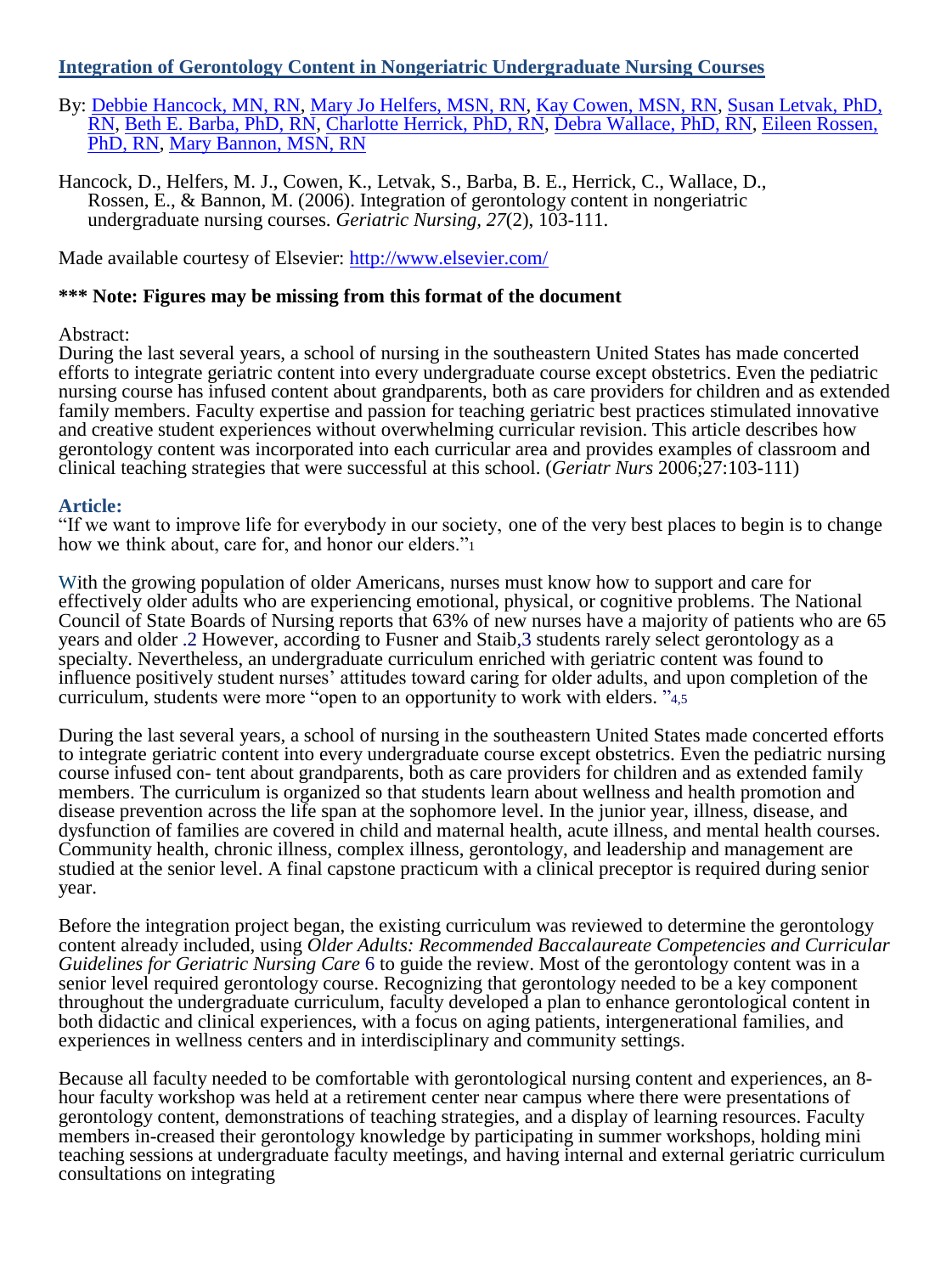gerontology into specific courses. Faculty enthusiastically attended "Lunch Bunch" sessions to share teaching strategies used in classroom and clinical that focused on care of older adults. Successful approaches were celebrated, refined, and applied to various courses and clinical set-tings. Faculty expertise and passion for teaching geriatric best practices stimulated innovative and creative student experiences. This article describes how gerontology content was incorporated into each curricular area and provides examples of classroom and clinical teaching strategies that were successful at this school.

## **Curricular Content Areas**

#### *Introductory Nursing Courses*

As new nursing hopefuls, students in the sophomore year of the baccalaureate program complete 2 nursing fundamental courses: "Concepts in Nursing" and "Nursing Assessment of Well Individuals." These are considered corner-stones of the curriculum that introduce students to the science and art of nursing practice, and they were restructured to enhance gerontological content. Each course includes a laboratory in which theory is translated into practice at the bedside. Traditionally, the "client" in these courses has been the typical middle-aged individual who is challenged by a medical or surgical health crisis. However, the older adult is now the typical client whom nursing students care for in the health setting in this course. For example, case studies with patients include those who, in addition to health problems, face age-related limitations, and students use client scenarios such as 76-year-old woman with abdominal pain for practicing assessment skills. Furthermore, discussions regarding end of life, health, and legal, ethical, and social issues have been expanded. With this introduction to the health needs of older adults, students move on to courses in the upper division.

#### *Nursing Skills Course*

Undergraduate nursing students enrolled in the "Advanced Nursing Skills" course are exposed to nursing interventions and clinical skills related to airway management, oxygenation, nutrition, skin integrity, wound and ostomy care, pain management, parenteral therapy, enteral therapy, urinary elimination, and mobility. In the classroom, students learn the theory behind nursing procedures, and then they practice psychomotor skills in the clinical laboratory, a simulated acute care environment with 9 adult manikins in hospital beds. After a period of practice at teaching stations in the learning laboratory, each student's skill proficiency is evaluated in a return demonstration to an instructor. Two older adult manikins are used to demonstrate age-related issues related to each week's skill topic. These learning opportunities are casestudy based, requiring the student to assess the patient and produce a plan of care specific to a skill-related topic. The case studies reinforce the information students learn from their text-book's description of geriatric considerations for each topic (Table 1). The patient might be Joe Smith, who is undergoing continuous bladder irrigation following surgery for prostate cancer, and his 85 year-old wife, Ruth Smith. Or the 65 year-old could be Steve Jones, who is in Buck's traction awaiting surgery for a broken left hip, and his mother and caregiver, Betty Jones. Or the patients could be 75-year-old fraternal twins residing in an extended nursing care facility where they both receive enteral feedings, one by intermittent bolus via a small bore feeding tube, and the other by continuous infusion via a gastrostomy tube. These "could-be" patients are in fact manikins who have a realistic elderly appearance. The use of the manikins in the learning-lab teaching stations is a valuable way to incorporate geriatric content into courses that aim to build student confidence and proficiency in the performance of psychomotor nursing skills.

#### *Adult Health Nursing Courses*

The content of our junior-level adult-health nursing course, "Care of the Adult with Common Physiological Problems," focuses primarily on the nursing care of adults. However, the patients whom students care for in the clinical environment are typically 65 years or older. Recognizing the valuable learning opportunities these patients offer to students, clinical instructors developed strategies for increasing students' awareness of normal aging and health-related issues that may occur in older adults, as well as the physical and emotional care needs of these patients (Figure 1). The medical-surgical nursing text and health assessment handbook were selected based on inclusion of geriatric nursing and health assessment techniques. This information helps the student prepare for clinical experiences and anticipate the care needs of older adult patients.

During the clinical practicum, students per-form a complete health history and physical assessment of an adult and prepare a plan of care based on their findings. When assigned to older adult patients, students use various "Try This" tools provided by the Hartford Institute for Geriatric Nursing 8 to enhance their assessment. These tools include Fall Risk Assessment, Assessing Pain in Older Adults, Uri-nary Incontinence Assessment, Nutrition and Hydration Assessment, the Braden Risk Assessment Scale, and the Pittsburgh Sleep Quality Index (Figure 2).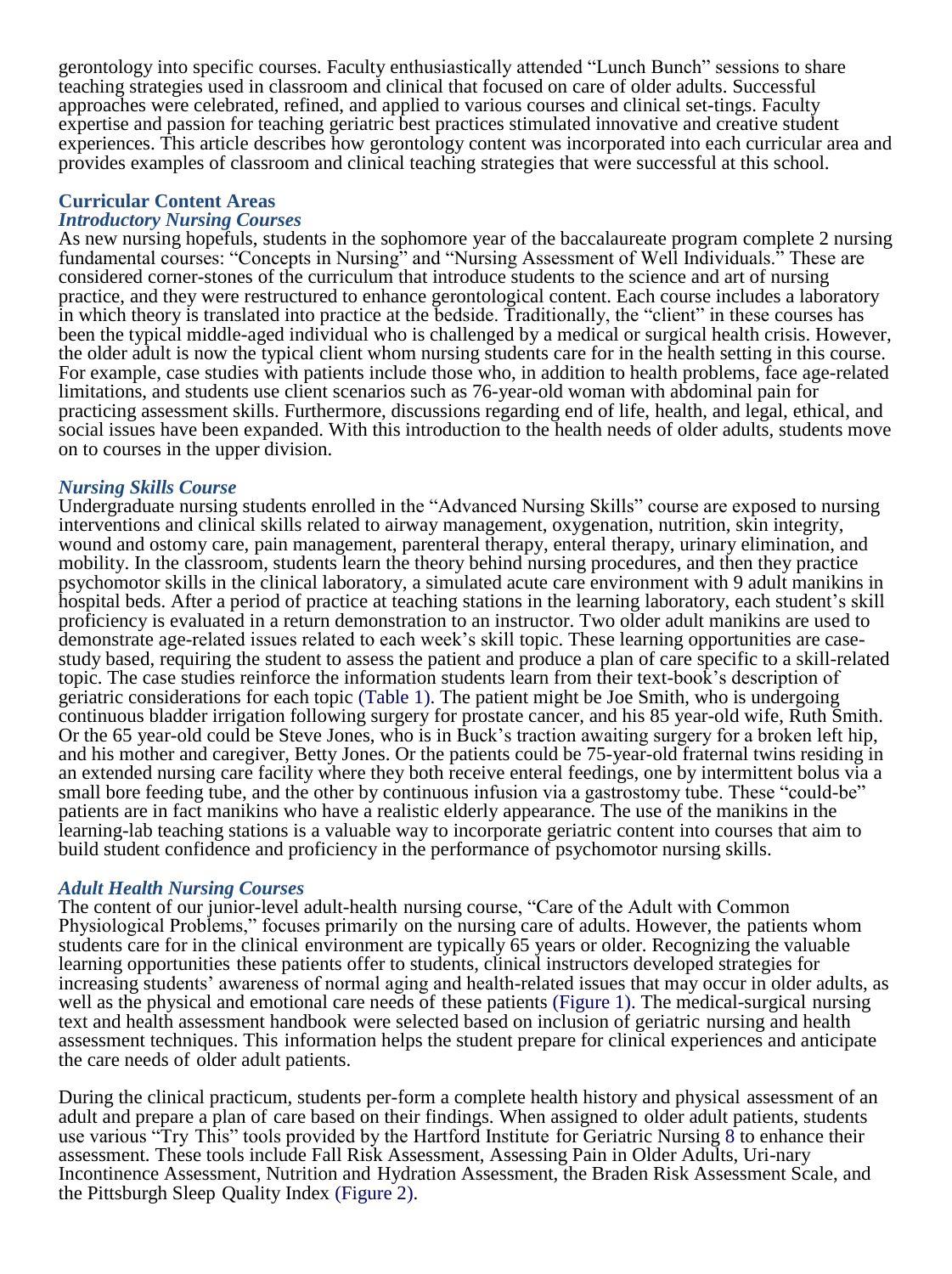Clinical faculty members take advantage of "teachable moments" during clinical conferences with students to emphasize care concerns unique to older adults with health-related problems. Examples are given in Table 2.

#### *Child Health Nursing*

The 2000 census found that in the United States, 6.3% of children under age 18 (4.5 million children) live in homes headed by grandparents; 2.4 million grandparents reported that they were responsible for their grandchildren's daily needs. Additionally, 34% of these grandparents resided with their grandchildren without the parents present in the home.<sup>9</sup> Clearly, grandparents are frequently involved in the care of their grandchildren, with or without assistance from parents. In addition to children who live with their grandparents, many children have frequent contact with grandparents who live outside the home on a daily basis or less frequently.

In the pediatric course "Nursing Care of the Developing Family," increased emphasis and content on grandparenting were added. Course objectives explicitly include grandparenting issues and extended or intergenerational families.

|                     | <b>Geriatric Teaching Stations</b>                                                                                      |                                            |                                                                                                                                                                                                                                        |  |
|---------------------|-------------------------------------------------------------------------------------------------------------------------|--------------------------------------------|----------------------------------------------------------------------------------------------------------------------------------------------------------------------------------------------------------------------------------------|--|
| Topic               | <b>Case Study</b>                                                                                                       | <b>Skill</b>                               | <b>Lesson</b>                                                                                                                                                                                                                          |  |
| Airway management   | 75 y.o. man with<br>peripheral vascular<br>disease, anemia, and<br>chronic CO <sub>2</sub> retention<br>related to COPD | Pulse oximetry                             | Acceptable sensor sight<br>may be difficult                                                                                                                                                                                            |  |
|                     | 80 y.o. woman with<br>generalized weakness<br>related to malnutrition                                                   | Nasotracheal<br>suctioning                 | Fragility of tissues may<br>cause bloody suction<br>returns                                                                                                                                                                            |  |
|                     | 80 y.o. woman receiving<br>enteral therapy via<br>newly placed<br>gastrostomy tube;<br>history of type 2<br>diabetes    | Enteral feedings via<br>intermittent bolus | Older adults are more<br>susceptible to high<br>glucose<br>concentrations of<br>enteral feedings                                                                                                                                       |  |
|                     |                                                                                                                         | Monitoring side<br>effects of therapy      | Plan of care is needed<br>for nausea and<br>vomiting, diarrhea,<br>constipation,<br>malabsorption, tube<br>clogging                                                                                                                    |  |
| Pain management     | 80 y.o. woman with<br>cognitive impairment<br>fell at home and has an<br>acute hip fracture                             | Pain assessment                            | Use of visual analog or<br>numerical pain scale<br>may be difficult with<br>impaired cognition.<br>Consider routine or<br>scheduled analgesia<br>rather than as needed<br>(prn) when pain is<br>expected due to<br>patient's condition |  |
| Urinary elimination | 75 y.o. man with cognitive<br>impairment and urinary<br>incontinence                                                    | Promoting<br>continence                    | Risk for urinary sepsis;<br>promote fluid intake,<br>assist patient to<br>bathroom on a<br>scheduled basis to<br>prevent incontinence;<br>incontinent patients<br>should not be<br>routinely catheterized                              |  |
| Mobility            | 75 y.o. man s/p total knee<br>replacement                                                                               | Continuous passive<br>motion machine       | Identify pressure points<br>of CPM: diminish risk<br>of skin breakdown                                                                                                                                                                 |  |
|                     | 80 y.o. woman with hip<br>fracture                                                                                      | Buck's traction                            | Increased risk of skin<br>breakdown and<br>increased need for<br>position changes;<br>daily Braden<br>assessments                                                                                                                      |  |

Table 1.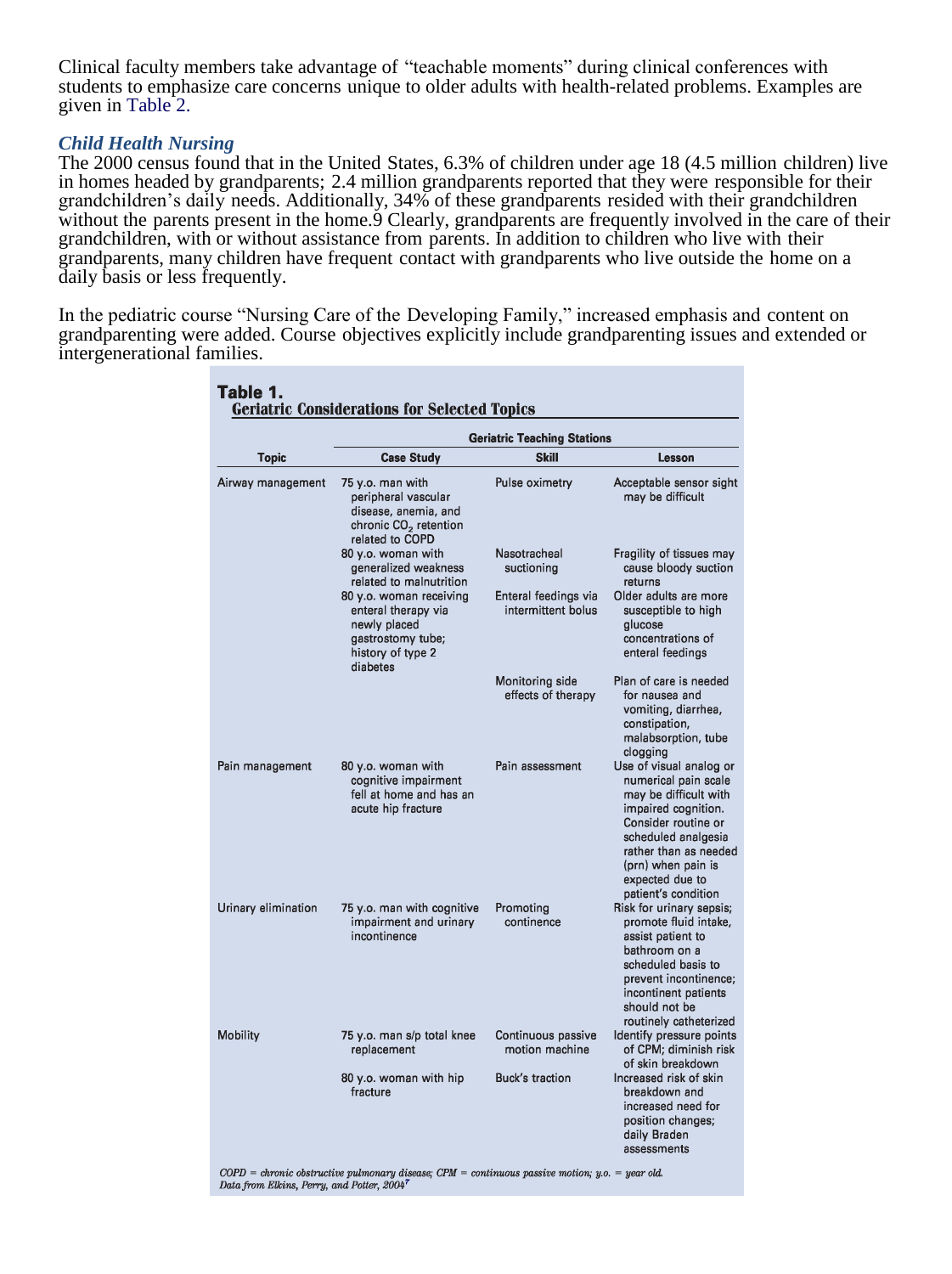|            | Table 2.<br>"Teachable Moments"                                                         |                                                                                                                                             |  |  |
|------------|-----------------------------------------------------------------------------------------|---------------------------------------------------------------------------------------------------------------------------------------------|--|--|
|            | As the Student Discusses                                                                | <b>Teachable Moment Arises Regarding</b>                                                                                                    |  |  |
|            | Older adult's large number of prescription medications                                  | • Difficulties with self-administration<br>• Ability to afford<br>• Ability to get to the pharmacy                                          |  |  |
| indicators | Older adult's loss of weight and low levels of protein<br>Vision and/or hearing defects | • Food purchase and preparation ability<br>• Difficulty with chewing, swallowing<br>• Safety concerns<br>• Optimal communication techniques |  |  |

During clinical orientation, students assess children and issues of wellness and illness. Parenting and grandparenting issues are introduced,and the students have an opportunity to examine the special needs of parenting or grandparenting a child with a medical concern.

Students are exposed to a variety of inpatientand outpatient settings. Many students observefor the first time the challenge of being a grandparent guardian for a child or children. Reasonsvary but often include teenage pregnancy, parental death, incarceration, substance abuse, illness, or relocation. Pediatric students are givena questionnaire that assesses their interactionswith grandparents, which is a frequent topic for clinical conferences. Safety concerns includegrandparents and the unique challenges theyface in parenting. Topics added to clinical conferences include spanking, which is now considered a form of child abuse by most authorities;the use of proper government-tested car seats invehicles; helmets for children whose activitiesinclude riding bikes, skateboarding, rollerblading, and the like; "preowned" cribs and toys thatare unsafe; and the use of acetaminophen dropsversus elixir.

Frequently the term "grandparent" is equated with an older person; in reality, grandparents are frequently in their 40s and 50s and sometimes even younger. One student said, "I inter-acted with grandparents, but they were not geriatric." Grandparents are generally concernednot only about their grandchild but also abouttheir child (the parent of the hospitalized child)and about their own health. Because of these concerns, grandparents may be perceived asoverbearing, questioning, or even hard to getalong with. Students have noted that grand-mothers tend to watch them more than parents. Grandparents may also have different ideasabout what is best for a sick child than thechild's parents, and this may lead to conflict within the family. Students learn to deal withthe conflicts that may arise in families, and consideration of legal guardianship and decision-making arise. A major role of the faculty is tohelp students realize that older adults haveunique strengths and gifts for children's health.

#### **Nursing Care of Individuals WithPsychosocial Problems**

A number of strategies have been used toinfuse geriatric nursing content into the junior-level BSN course on nursing care of people of allages suffering from psychosocial problems. Information on primary psychosocial problems ofolder adults, including cognitive dysfunction,depression, suicide, and exacerbation of psychiatric disorders, has been included in the curriculum for 10 years. Therapeutic communicationwith older adults and group dynamics with olderpeople were added to students' clinical expectations. Clinical assignments with older adultsliving in retirement communities were added tothe traditional inpatient psychiatric experiences, with a focus on therapeutic communication. The goals of teaching/learning therapeuticcommunication and understanding the uniqueaspects of geropsychiatric nursing and groupdynamics with older cognitively impaired adultsare realized through students' clinical experiences with older adults residing in a residentiallong-term care setting. Each student is expectedto establish a one-to-one relationship with anolder adult in the retirement community duringthe semester. The retirement community offersstudents an opportunity to understand group dynamics with older people who suffer from dementia (Table 3).

Clinical experiences in continuing care facilities fostered the development of communication skills in building relationships with older adults. Because students have most of their clinical experiences in fastpaced, short-stay environments (e.g., acute inpatient hospitals), they have few opportunities to experience the 3 phases of the nurse-patient relationship de-scribed by Peplau.10 These visits between a student and an older adult have 2 purposes. First, the student has an opportunity to develop a relationship and to experience building trust and security in the orientation phase that Pep-lau10 identified as the beginning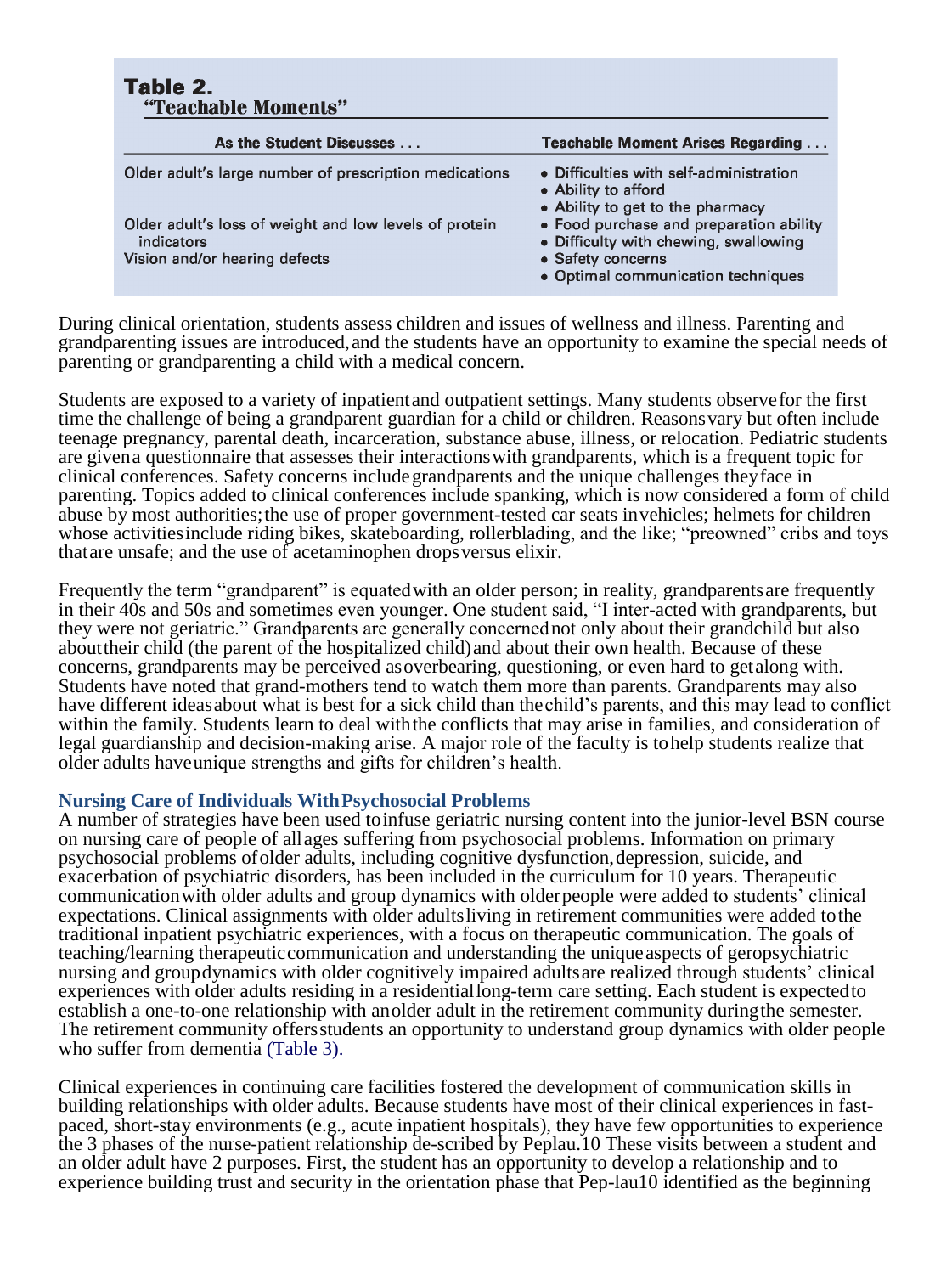| <b>Strategy</b>                                                       | <b>Examples</b>                                                                                                                     |  |
|-----------------------------------------------------------------------|-------------------------------------------------------------------------------------------------------------------------------------|--|
| Highlight psychosocial problems of elders                             | Social isolation                                                                                                                    |  |
|                                                                       | Caregiver burden                                                                                                                    |  |
|                                                                       | Suicide and depression                                                                                                              |  |
|                                                                       | Physical and chemical restraints                                                                                                    |  |
| Enhance content on communication and group                            | Visual and hearing                                                                                                                  |  |
| dynamics with older adults                                            | <b>Cultural applications</b>                                                                                                        |  |
| Provide clinical experiences with                                     | Short-term visitation over time with an elder in                                                                                    |  |
| interdisciplinary teams in long-term care                             | long-term care to gain understanding of elder<br>issues, communication and relationship-building<br>skills, and end-of-life issues. |  |
|                                                                       | Attend a Timeslip Activity to understand both<br>dementia and dynamics of leading a group of<br>older adults                        |  |
| Use popular and educational movies/videos                             | <i>Iris</i> (Alzheimer's disease)                                                                                                   |  |
| and books in didactic and clinical settings to                        | Grace (Alzheimer's disease)                                                                                                         |  |
| enhance understanding of issues, behaviors,<br>and symptoms of elders | 'Night Mother (Depression and Suicide) I'm Still<br>Here (Schizophrenia)                                                            |  |
|                                                                       | Catch a Falling Star: Living with Alzheimer's;<br>When I Am an Old Woman, I Shall Wear Purple                                       |  |
| Teach stress management                                               | Deep breathing techniques                                                                                                           |  |
|                                                                       | Progressive relaxation techniques                                                                                                   |  |
|                                                                       | Thought stopping and other cognitive-behavioral<br>techniques                                                                       |  |
|                                                                       | <b>Guided imagery</b>                                                                                                               |  |

phase of a therapeutic nurse-patient relationship and to experience dealing with the termination phase or ending the relationship. The students examine the nurse's role in mental health for older adults by using the "visits" to explore the interests, hobbies, life stories, and values of their assigned older adult. At the completion of each visit, students write a "reflection" on this clinical experience focusing on (1) their attitudes, feelings, myths, and values related to aging and mental health and (2) areas of professional growth gained from this experience (e.g., insight, unexpected learning, specific knowledge, and understanding of how a situation might be handled differently in the future). A second clinical experience in the retirement community is to attend a Timeslip Activity.11 This group activity, led by a trained facilitator, focuses on creative expression of individuals who have dementia. Students complete a "reflection" on their personal and professional growth based on this clinical experience. We hope to expand students' experiences with an older adult over time from the psychosocial nursing course to other courses over the last 2 collegiate years. Students would continue with the assigned patient during their student careers. At this juncture, there is not a developed plan for this idea. Instituting this clinical experience in the psychosocial nursing course served as a pilot project to determine the efficacy of making it a requirement across the junior and senior levels of the curriculum.

The faculty created a list of books and movies that present psychiatric illnesses or complex psychosocial situations of individuals across the life span, including older adults, for students to gain additional learning experiences. Students may review either a popular book such as *When I Am an Old Woman, I Shall Wear Purple* or a movie such as *Iris* and focus on psychosocial nursing issues in the work. They then present their reviews to peers in clinical postconferences or write a brief critique of the book or movie and submit it to the instructor.

In this course, health promotion activities revolve primarily around stress management. Stress management is taught both in the classroom and in the clinical setting with the goals that students will take better care of themselves so that they can be successful as students; in turn, they are expected to teach patients how better to cope with their illness and, for older adult patients, with the aging process. They are taught some techniques, such as deep breathing, relaxation, good nutrition, imagery, thought stopping, and other cognitive-behavioral techniques.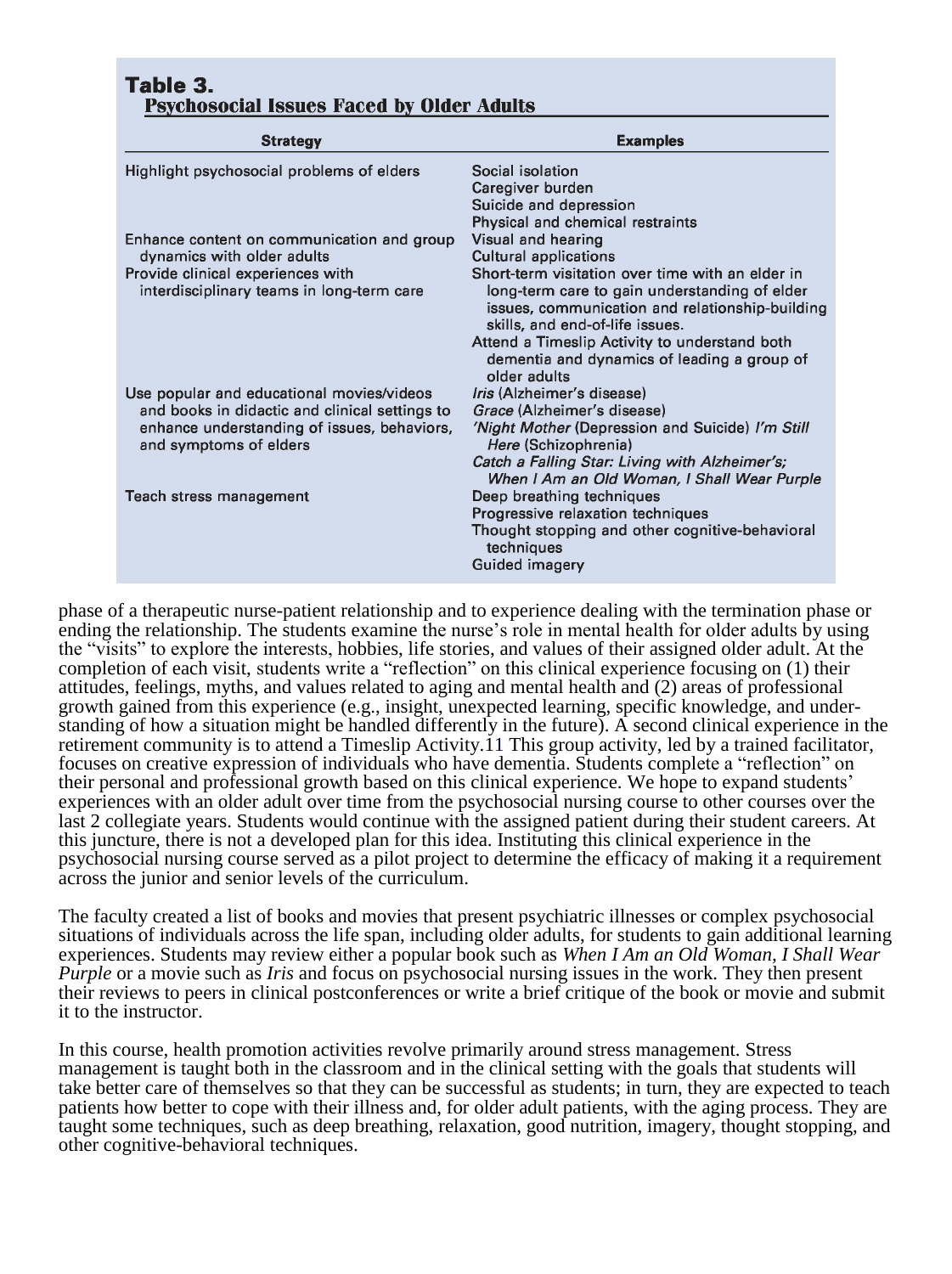## **Community Health Nursing**

Innovations to enhance gerontology in the "Community Health Nursing" course included increased didactic content and written assignments on law, policies, and community services specific for older adults. Students assess the effectiveness of community resources in assisting older adults and their families. Discussions on disaster preparedness include issues specific to older adults, such as access to medications, difficulties with possible evacuation, and stress responses. Case studies are also used. Faculty members provide students complex patient scenarios requiring an understanding of nursing care as well as available community resources. Case studies include questions such as, "Now what if this client was 84 years old and not 36 years old, how might this change your plan of care?" Additionally, content on recognition of elder abuse expanded to include more information on legal and ethical issues, the ombudsman role, and the various state and federal agencies that protect older adults from abuse and neglect. Nursing's role in these activities is also discussed. Additionally, as a community nursing course, health promotion is emphasized. Stu-dents are provided information on immunizations, health screenings specific to older adults (including osteoporosis, prostate, and breast), and caregiver support.

## **Nursing Leadership, Management, and Research**

Gerontology content was enhanced in the "Nursing Leadership, Management, and Re-search" course. New emphasis was placed on the importance of participation on boards and political lobbying for older adult health care. Conflict-resolution content now includes exercises specific to issues related to older adults, their families, and their caregivers. Additionally, students review and critique articles on compliance with medications in older adults and discuss ethical issues in research with older adults, such as informed consent and assent in those with cognitive impairment.

The practicum for the course emphasizes the application of theories, concepts, and research in gerontological and community nursing, as well as the leadership and management roles of the professional nurse. All students are required to provide care to older adults in a mix of community, acute care, and long-term care settings. Students conduct home visits to low-income older adults and assist them in accessing community resources for their health and well-being. The "Try This" assessment tools8 are used in assessing older clients and in evaluating nursing interventions. Additionally, students are expected to document cultural diversity among older adults and provide culturally sensitive care. Specific clinical assignments include the following:

- 1. Review an older patient's assessment and lab data. From the findings, determine what abnormal data could be altered through diet, exercise, stress reduction, and other lifestyle changes.
- 2. Conduct a "life review" with an older adult patient. Think about why this process is beneficial to patients and health care providers.
- 3. Choose a topic related to the care of older adults and develop a teaching plan specific to nursing assistants. After sharing the plan with faculty, ask to share the plan with the nursing assistants in your clinical area.
- 4. Review nursing research related to care of older adults. What trends do you find? What gaps do you find? Choose one area that you believe needs further research and discuss why.
- 5. Interview an older adult or family from a culture different from your own and deter-mine the following: What health practices are unique to this culture? How are health and illness defined, and what does each imply? How are older adults viewed in this culture?

## **Complex Nursing Care**

In "Nursing Care of Individuals with Complex Illnesses," the final senior semester course, faculty use a case-study approach to plan, manage, and evaluate adult patient care outcomes in acute care settings. Each student is required to care for at least 1 older adult and his or her family, and most students work with a majority of older clients and families. In addition, test questions include content specific to complex gerontological nursing care.

During the final practicum, students work in collaboration with an registered nurse preceptor in a studentselected clinical area. Historically students have chosen acute and intensive care clinical settings for this experience. The number of preceptor experiences available in long-term care settings has increased, with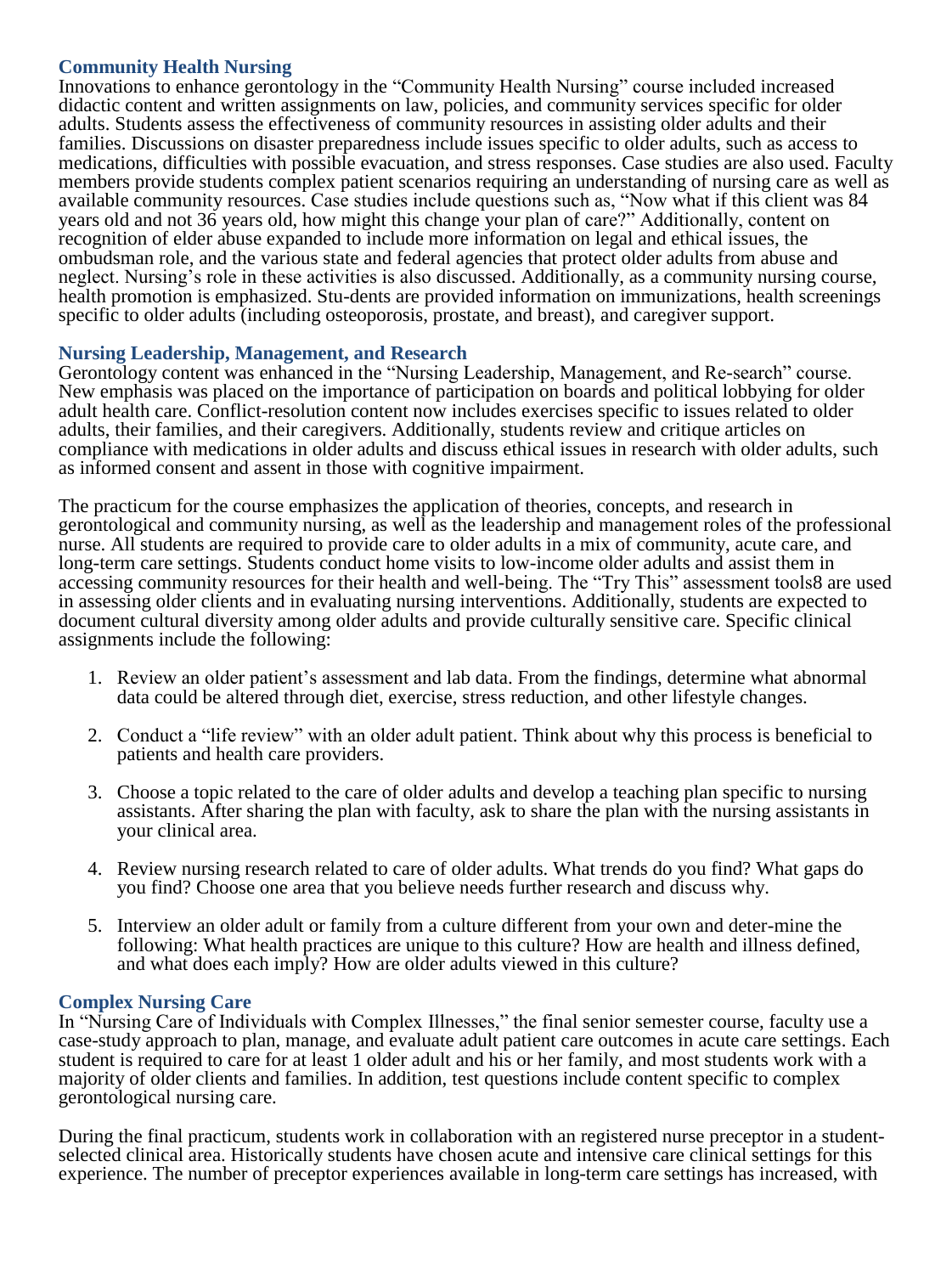the goal of having more students placed with preceptors in clinical agencies with predominantly older adults.

# **Conclusion**

The integration of gerontology in all under-graduate courses except obstetrics is ongoing. Initial efforts to integrate geriatric content focused on preparation of faculty to teach gerontology. Helping faculty identify what they valued most about teaching a course and how gerontological content could add to what they valued rather than subtract from it helped to overcome their initial resistance. The next step was to integrate gerontology into courses without adding course hours. Faculty rose to the challenge. Guided by the national geriatric competencies,6 a "percent rule" was adopted. That is, a percent-age of certain classroom content, assignments, testing and evaluation, and clinical conference time focuses on aging issues. A percentage of the case studies that faculty members use in class to illustrate a point or for group study, a percentage of required research articles, 1 multigenerational family assessment, and a percent-age of examination questions focus on geriatric health issues. In clinical conferences, faculty members focus on age and frailty as factors in illness presentation, treatment options, and prognosis. For example, the psychosocial nursing course now examines each psychiatric syndrome across the life span rather than focusing only on adult patients.

The clinical experience during which a student establishes a relationship with an adult in a retirement setting is also within the required clinical hours. Consequently, the hours remain the same for the didactic and clinical courses. Other courses have approached integrating geriatric content in a similar fashion. Students have responded positively to the curriculum changes. They not only have learned about gerontological nursing best practices in a wide variety of settings but have also expressed interest in gerontology as a nursing specialty. They consistently score above the national average on standardized assessments. A preliminary questionnaire developed by the pediatric faculty confirmed that adding geriatric content in the pediatric course promoted positive attitudes toward older adults, even though some students had little or no personal experiences with elders before their nursing courses.

In summary, successful integration of gerontological knowledge into an existing baccalaureate nursing curriculum can be accomplished without overwhelming curricular revision. Tips and lessons learned include the following:

- 1. Refocus the course and clinical content in such a way that geriatric content is enhanced without requiring additional hours.
- 2. Recognize that integration of gerontology into students' clinical experiences does not necessitate developing all new clinical sites. Look around you— older adult clients are probably the majority in the settings you already use and where faculty are already comfortable.
- 3. Assist faculty member in adding to their own expertise in gerontology so that they perceive adding gerontological content not as a loss but as a gain for both themselves and their students.
- 4. Explore innovative teaching strategies to integrate gerontological content into courses.
- 5. Assign each student to an older adult to "befriend" on an ongoing basis, following a psychosocial clinical experience with an older adult. The psychosocial theoretical and clinical content provides a foundation for learning how to establish a therapeutic relationship. The extended assignment with an older adult will provide the student with an indepth interpersonal relationship over time that will give the student an opportunity to experience the various stages of the therapeutic nurse-patient relationship. Students' understanding of the unique needs of older adults and their strengths and wisdom will be enhanced. Long-term relationships will help students improve their listening, communication, and other interpersonal skills, such as conveying empathy, which can be generalized to other professional nursing relationships.
- 6. Reward faculty successes. It is important to celebrate what faculty members are doing right so that their excitement about teaching undergraduates continues.

With the changing demographics of the American population, it is imperative to prepare nursing students to care for the growing population of older adults. Curricular changes can be made to integrate gerontology into undergraduate nursing courses and stimulate faculty's creativity.